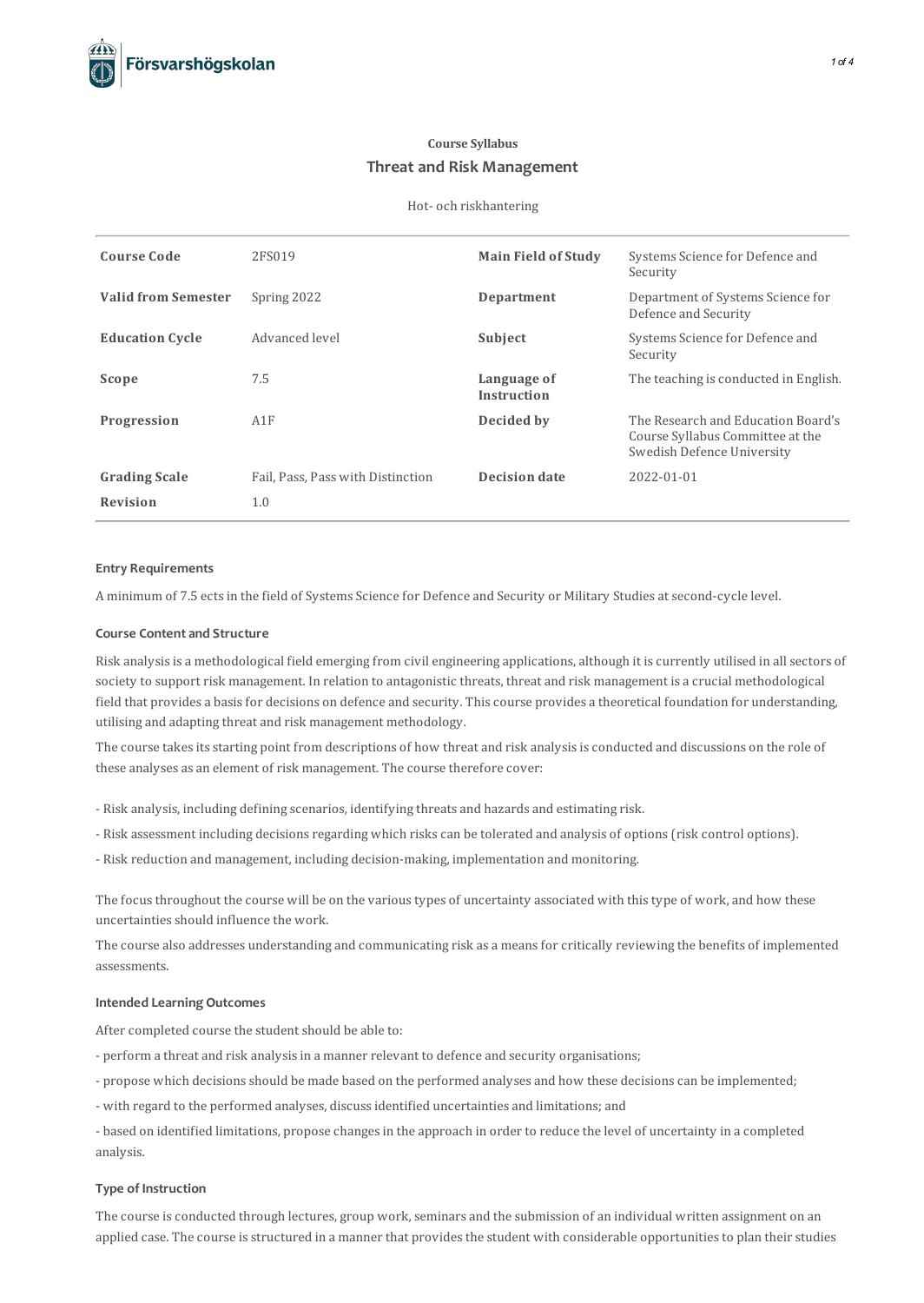

individually.

## **Assessment**

## **Examination**

Scope: 7.5

Grading Scale: Fail, Pass, Pass with Distinction

The course is examined through a compulsory seminar and a written assignment in which each student will perform an individual threat and risk assessment.

The examiner may decide that supplementary work is required in order for a pass grade to be achieved. Examination papers submitted late will not be graded, unless there are special reasons, which have been approved by the examiner. Supplementary assignments are to be submitted no later than five working days after the notification of results and the supplementary assignment for the examination in question, unless there are special reasons, which have been approved by the examiner.

## **Grading**

Grades are set according to a three-grade scale: Pass with merit (VG), Pass (G) and Fail (U).

A pass(G) requires active participation in the compulsory seminar and a pass(G) for the individual threat and risk assessment.

A pass with merit (VG) requires a pass with merit (VG) for the individual threat and risk assessment in addition to a pass(G) for active participation in the compulsory seminar.

Grading criteria are stated in the course description.

## **Restrictionsin Number of Examinations**

There is no limit on the total number of examination opportunities. The total number is restricted to one ordinary examination and two retakes in any two-term period, unless special circumstances exist that are acceptable to the examiner.

#### **Restrictions Concerning Degree**

The course cannot be part of a degree whose content is wholly or partly in accordance with the content of thiscourse.

## **Transitional Provisions**

When a course is no longer provided or when the content of a course has been significantly altered, the student retains the right to be examined in accordance with thiscourse syllabus once per term during a three-term period.

### **Miscellanous**

The course is an elective course in the Master's Programme in Defence and Security Systems Development.

The course can also be read as a freestanding course.

On the completion of the course, an evaluation will be conducted under the auspices of the course director, which will form the basis for any changes to the course.

The course will be held in English. If no international students are admitted, parts of the course may be held in Swedish.

If the student has a decision from the Swedish Defence University stating the need for extra pedagogicalsupport because of a functional disability, the examiner may decide on alternative examination forms for the student.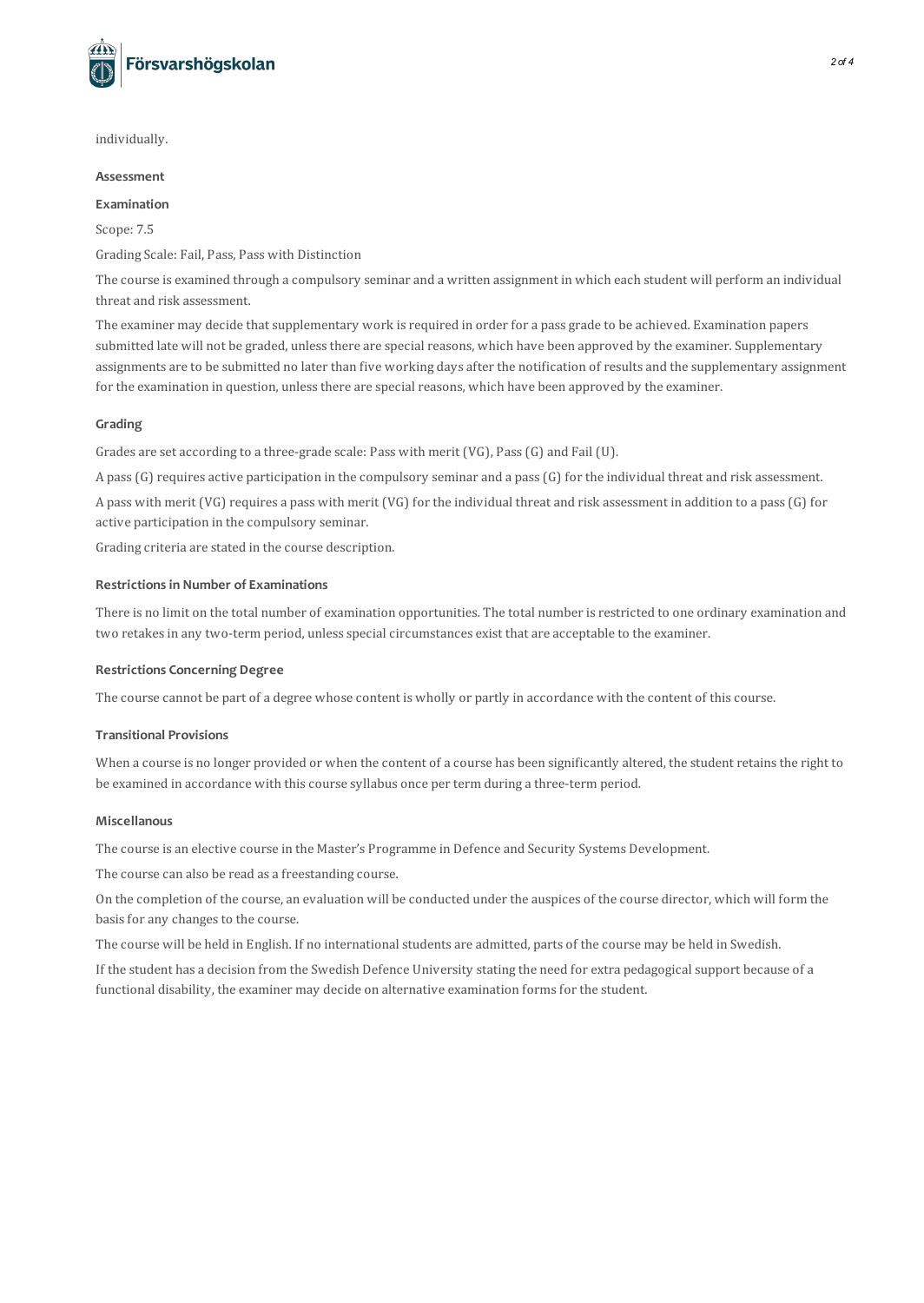# **Reading List Threat and Risk Management**

Hot- och riskhantering

| <b>Course Code</b>                      | 2FS019     |
|-----------------------------------------|------------|
| Revision                                | 1.0        |
| <b>Reading List Valid</b><br>from Date  | 2020-06-01 |
| Reading List Decided 2020-06-01<br>Date |            |